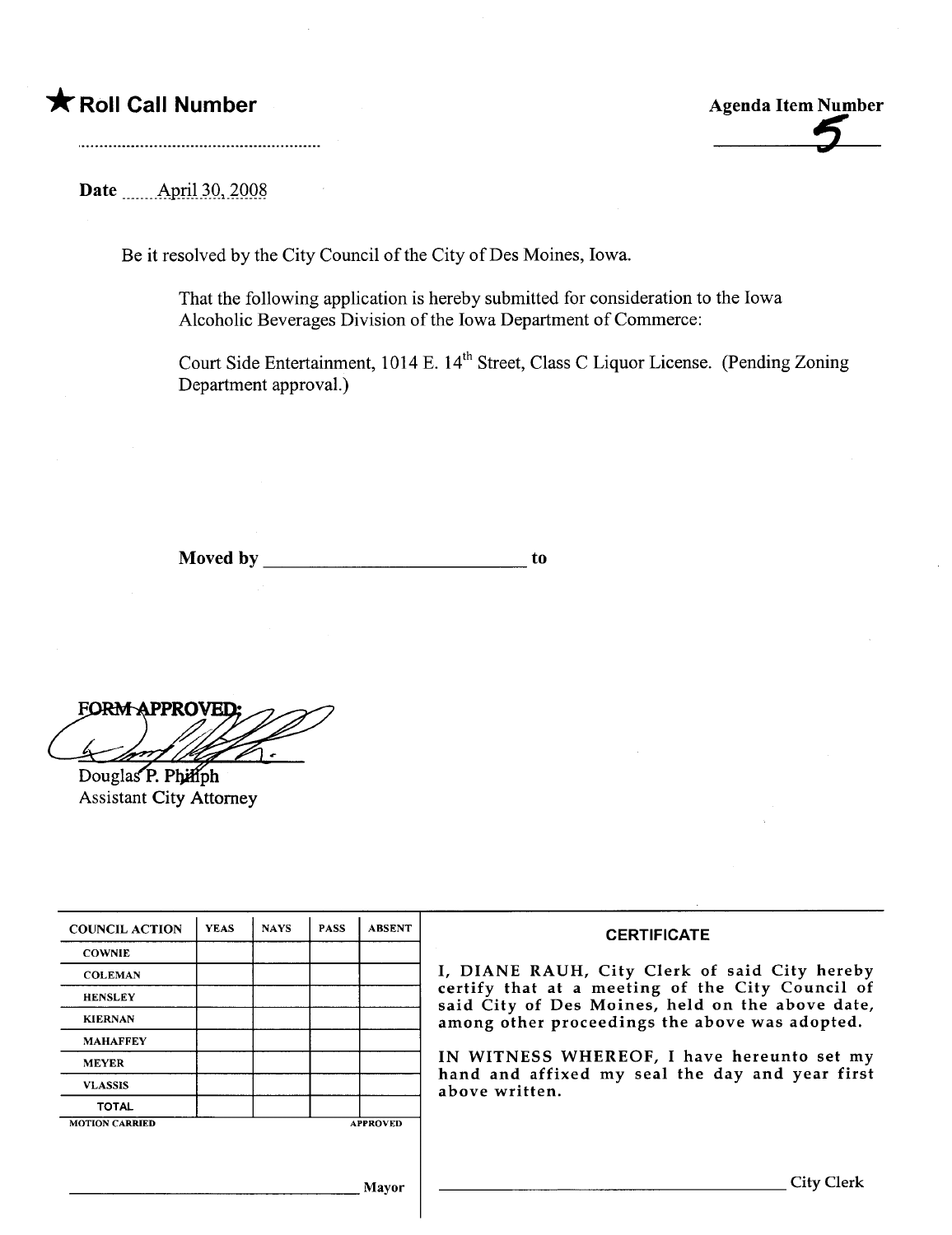**Date**  $MAY - 52008$ . 4f' Agenda Item $\frac{1}{\sqrt{2}}$ <br>Roll Call #  $\overline{5}$ 

May 1, 2008

Honorable Mayor and Members, Des Moines City Council

At the Council meeting of April 21, 2008 by roll call number 08- 634, Council requested that staff review the issues raised at the April 21, 2008 council meeting relating to the request for a liquor license from Julie White for the Courtside Sports Bar & Gril located at 1014 East 14th Street.

The issues that were raised and responses are as follows:

1. Is there sufficient parking or is additional parking needed?

Ms. White submitted a site plan and it has been approved. The plan shows 13 spaces can be provided with two handicapped stalls. This is sufficient parking.

2. Did Ms. White have any connections to the R & R Bar?

The Police Department and Zoning Enforcement have found no connection to the R & R Bar.

3. Does this establishment meet zoning requirements and has it been inspected?

As a restaurant the building meets the separation requirements. A bar cannot be within 150 feet of a school ground. A restaurant can be within 75 feet. Ms. White has signed an agreement to meet the level of at least one half of the gross income being derived from the sale of prepared food and food related services so this establishment is considered a restaurant.

Building, electrical, fire and zoning inspections were conducted in mid-April and there were no issues or concerns found during the inspections.

4. Will minors be allowed into this establishment after 9:00 p.m.?



OFFICE OF THE CITY MANAGER CITY HALL 400 ROBERT D. RAY DRIVE DES MOINES, IOWA 50309-1891 (515) 283-4141

> ALL AMERICAN CITY 1949,1976,1981 2003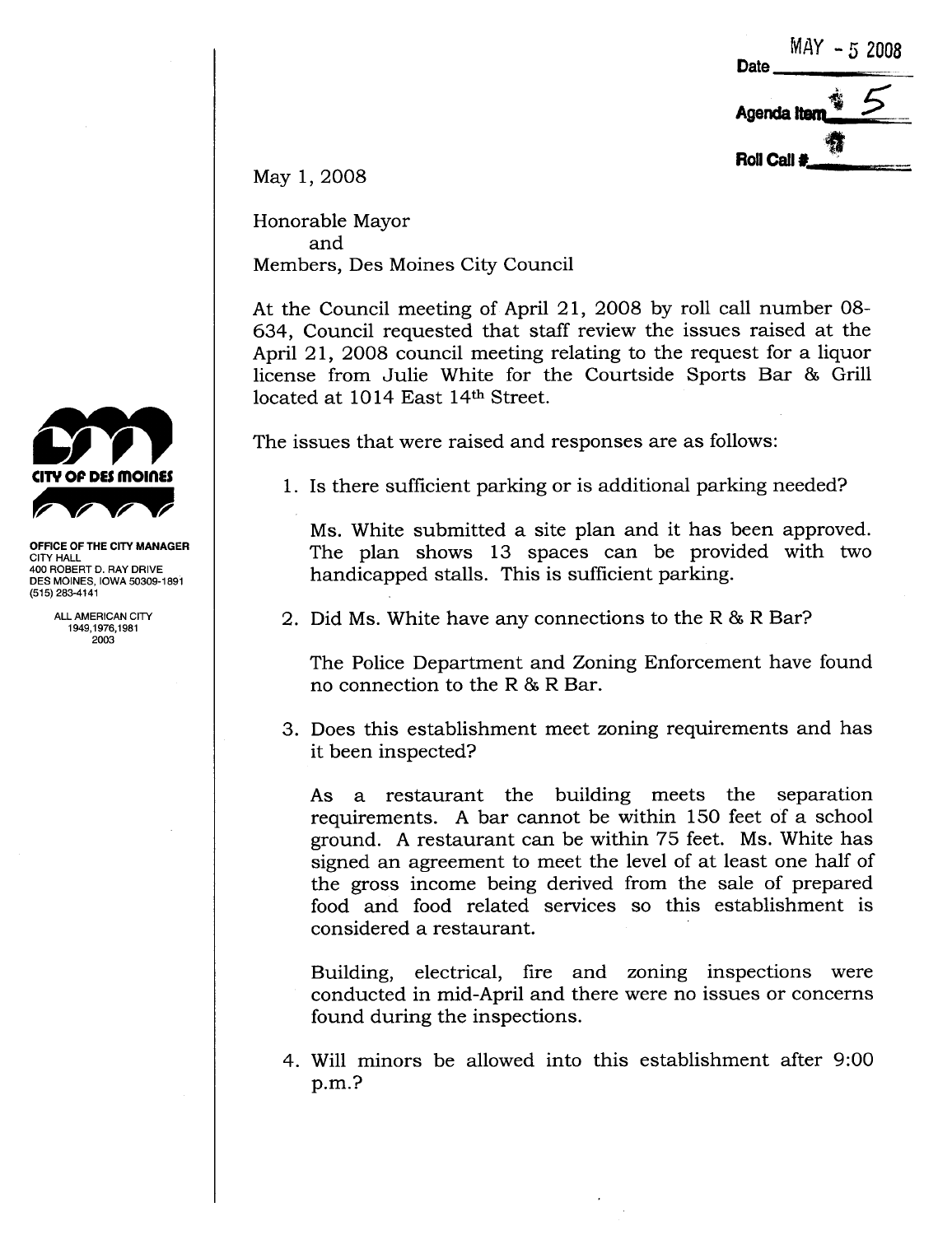Minors will not be allowed after 9:00 p.m. as an exception certificate as not been requested nor issued.

5. Is there any legal reason to deny her the liquor license based on moral turpitude and/or Ms. White's record?

Please see the Confidential Attorney Client Communication from Assistant City Attorney Doug Philiph.

6. Can we please have a copy of Ms. White's criminal record.

The record is attached to the Confidential Attorney Client Communication along with a copy of an email from Office Rahn Bjornson to Doug Philiph outlining Ms. White's history.

Please let me know if you have any further questions.

erely,<br>and A. Clark<br>Richard A. Clark

City Manager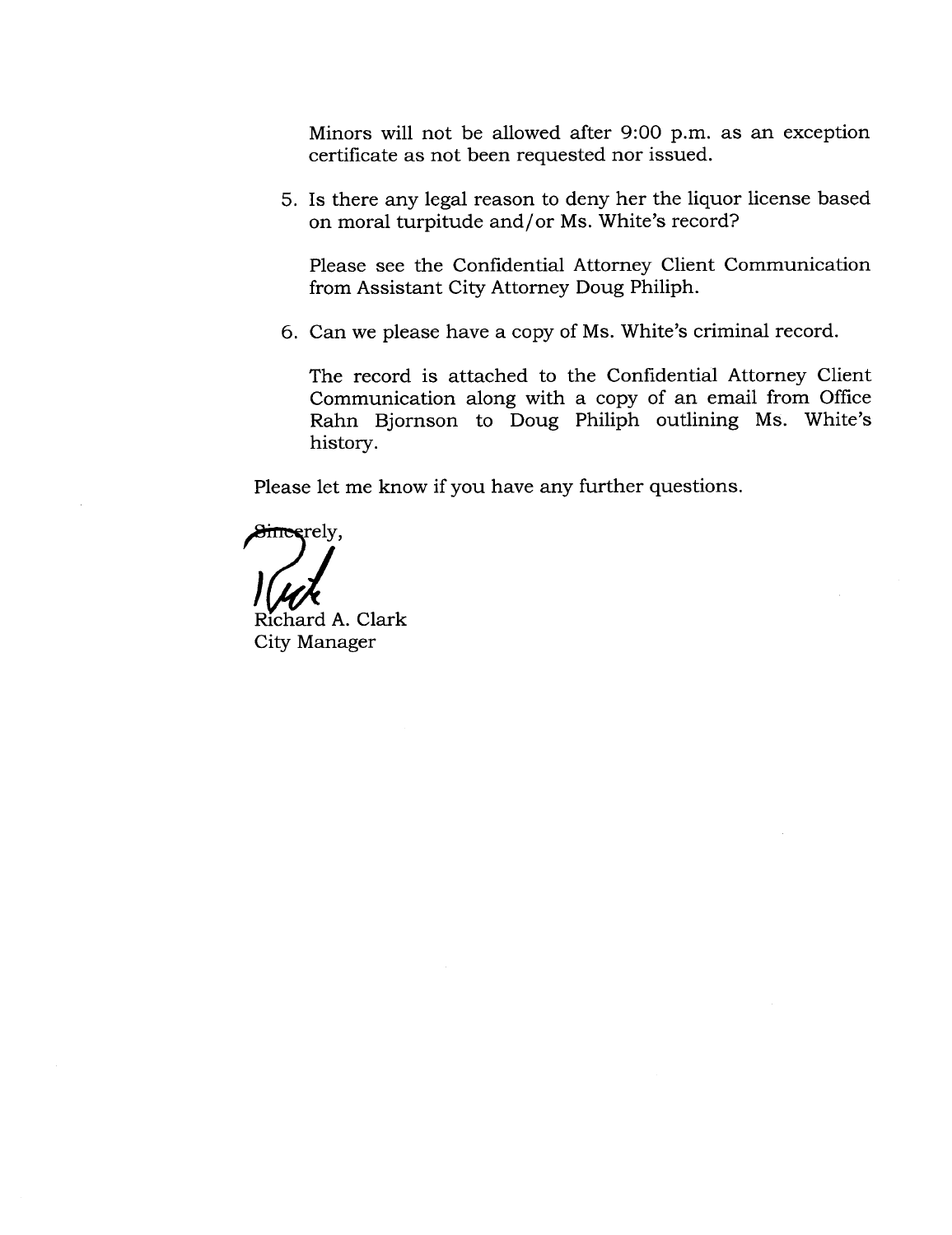$-4.55$ 



 $\rightarrow$ 



Date <u>April 21</u>, 2008

Be it resolved by the City Council of the City of Des Moines, Iowa.

That the following application is hereby submitted for consideration to the Iowa Alcoholic Beverages Division of the Iowa Department of Commerce:

Court Side Entertainment, 1014 E. 14<sup>th</sup> Street, Class C Liquor License.

to receive and file petitions; and<br>Council Meeting. City Manager will review all Moved b defer to the May concerns raised.

| <b>COUNCIL ACTION</b> | <b>YEAS</b> | <b>NAYS</b> | <b>PASS</b> | <b>ABSENT</b>   |
|-----------------------|-------------|-------------|-------------|-----------------|
| <b>COWNIE</b>         |             |             |             |                 |
| <b>COLEMAN</b>        |             |             |             |                 |
| <b>HENSLEY</b>        |             |             |             |                 |
| <b>KIERNAN</b>        |             |             |             |                 |
| <b>MAHAFFEY</b>       |             |             |             |                 |
| <b>MEYER</b>          |             |             |             |                 |
| <b>VLASSIS</b>        |             |             |             |                 |
| <b>TOTAL</b>          |             |             |             |                 |
| <b>MOTION CARRIED</b> |             |             |             | <b>APPROVED</b> |

Mavor

### **CERTIFICATE**

I, DIANE RAUH, City Clerk of said City hereby certify that at a meeting of the City Council of<br>said City of Des Moines, held on the above date, among other proceedings the above was adopted.

IN WITNESS WHEREOF, I have hereunto set my hand and affixed my seal the day and year first above written.

rané Faut

**City Clerk**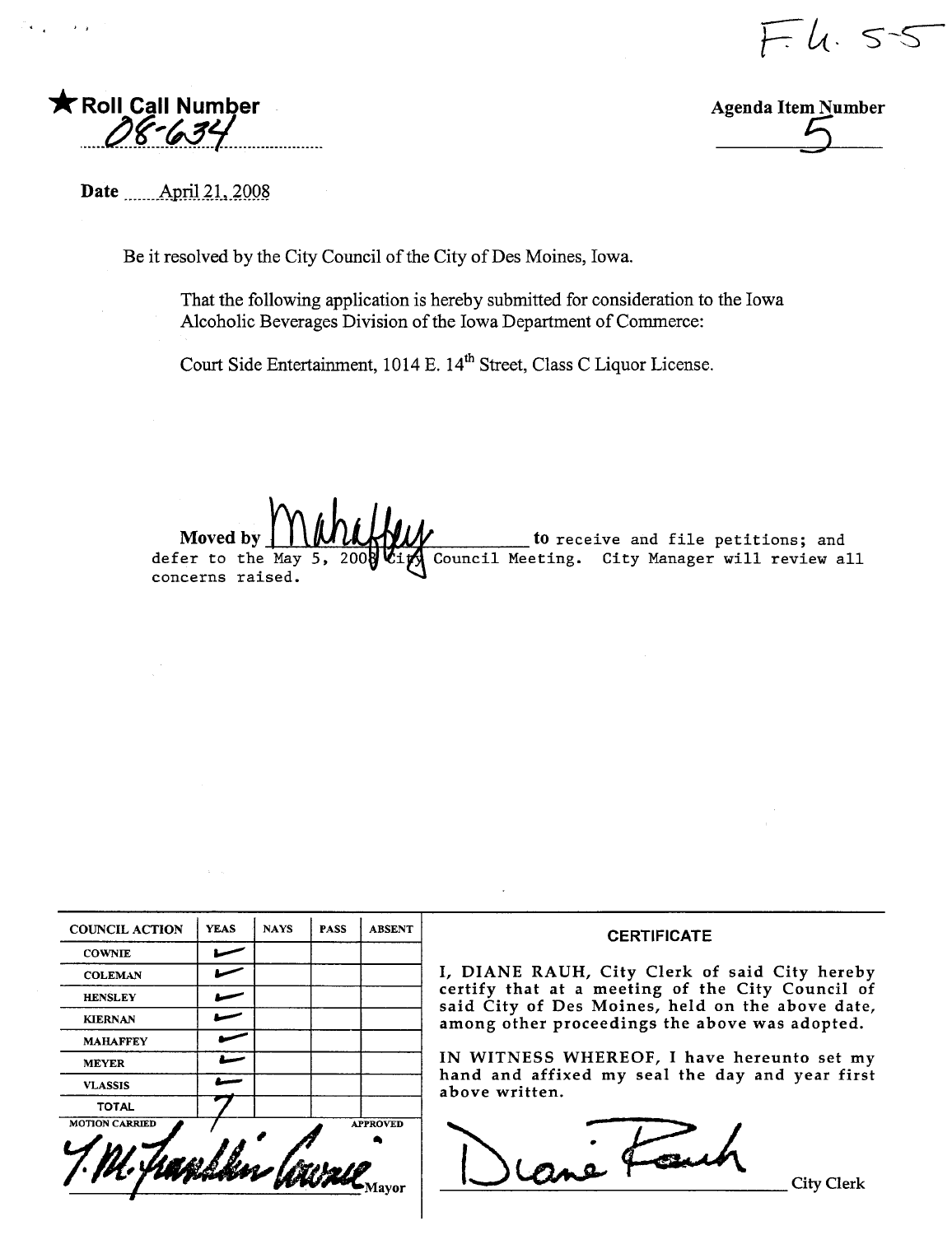## PETITION FORM

Date: 3-14-08

The Honorable Mayor And Members of the City Council Des Moines, Iowa

We, the undersigned, hereby petition the Des Moines City Council for the<br>following:  $\underline{\uparrow} \circ \underline{\uparrow} \circ \underline{\uparrow} \circ \underline{\uparrow} \circ \underline{\uparrow} \circ \underline{\uparrow} \circ \underline{\uparrow} \circ \underline{\uparrow} \circ \underline{\uparrow} \circ \underline{\uparrow} \circ \underline{\uparrow} \circ \underline{\uparrow} \circ \underline{\uparrow} \circ \underline{\uparrow} \circ \underline{\uparrow} \circ \underline{\uparrow} \circ \underline{\uparrow} \$ Des Moines, Jour.

| <b>SIGNATURE</b> | PRINTED NAME  | <b>ADDRESS AND ZIP</b>                            |  |
|------------------|---------------|---------------------------------------------------|--|
| Willis           |               | Hony C. Knudsen 1501 E. Cart Ave 50316            |  |
| Al eller         |               | Andrey Mallory 12100 Lyon 50317                   |  |
| Mattera          | Jason Mailory | $7100$ LYON 50317                                 |  |
| nulum            |               | relyn C. Knydsen 254-40 <sup>th</sup> Plote 50310 |  |
|                  |               | Carter Woodroff 3417 Center St. 503/2             |  |
|                  |               | Sheila Kinman Ino Narted St 50309                 |  |
|                  | Susan JoyNT   | 4019-45 <sup>++</sup> 4. DM 50310                 |  |
|                  |               |                                                   |  |
|                  |               |                                                   |  |
|                  |               |                                                   |  |
|                  |               |                                                   |  |
|                  |               |                                                   |  |
|                  |               |                                                   |  |
|                  |               |                                                   |  |
|                  |               |                                                   |  |
|                  |               |                                                   |  |
|                  |               |                                                   |  |
|                  |               |                                                   |  |
|                  |               |                                                   |  |
|                  |               |                                                   |  |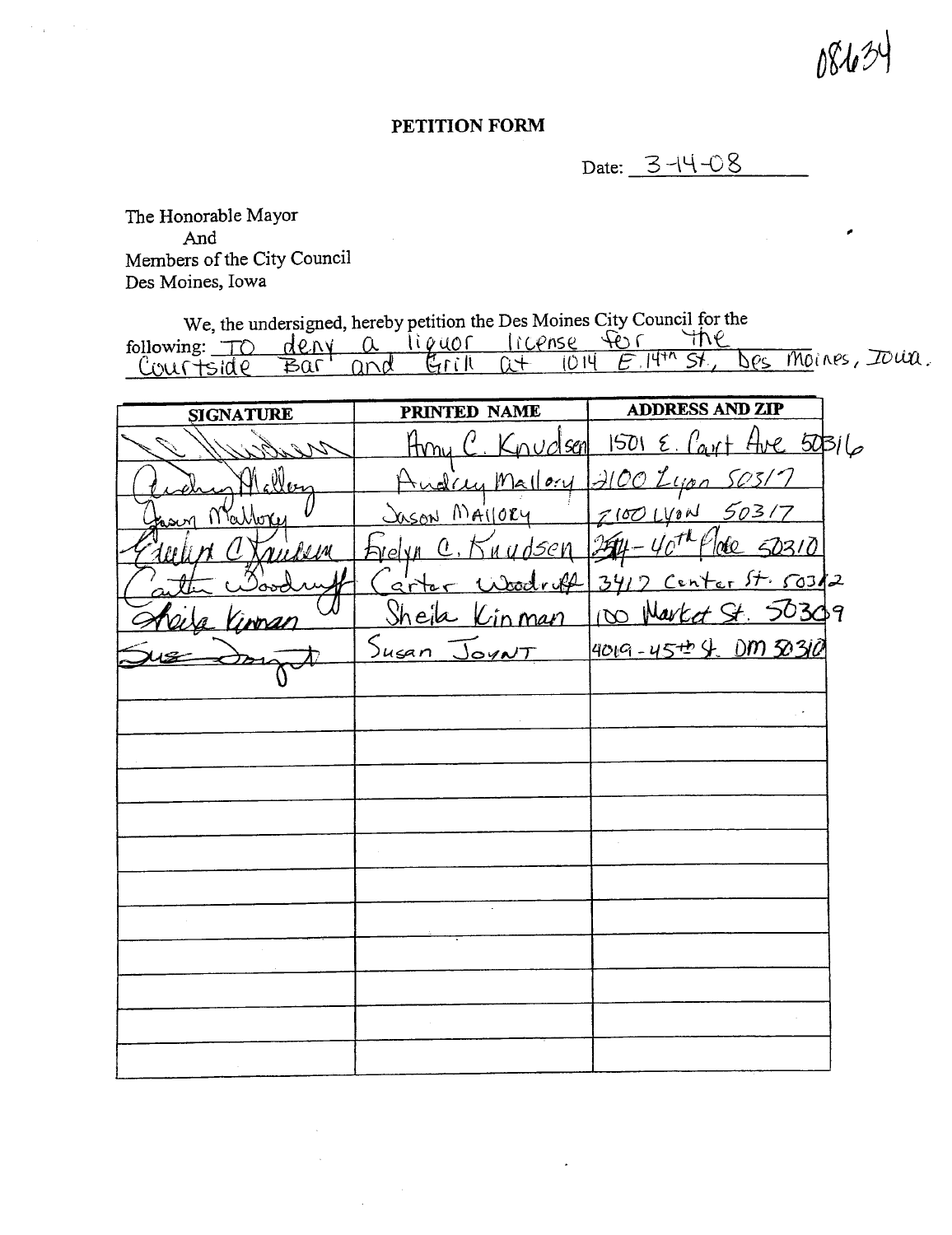$P\%$ 

## PETITION FORM

Date: 3-14-08

The Honorable Mayor And Members of the City Council Des Moines, Iowa

We, the undersigned, hereby petition the Des Moines City Council for the<br>following: To deay a liquor license for The Court side<br>Sports Bar and Grill at 1014 E 14th St, Des Moines, IA

| <b>SIGNATURE</b>                | PRINTED NAME          | <b>ADDRESS AND ZIP</b>                                    |
|---------------------------------|-----------------------|-----------------------------------------------------------|
| いベト                             | $-a$ $p$ al<br>Kathy  | 5786 NWSTR 524,74                                         |
|                                 |                       | 5786 NUSH SSNA PREDIS                                     |
| led C Bramme                    | Maril no Kramme       | $3005$ $E3/5$ <sup>+</sup> $Cl.$ Des Moines, $L4$ $50317$ |
| <u>Alinh</u><br><u>iana Van</u> |                       | DIANA VAN GUNDY 3530 F. 38tn Ct. OMM. 50317               |
| ramme                           | Richard Krumme        | $3005$ $\epsilon$ , $31^{51}$ $\frac{1}{10}$ 50317        |
| Karty Van Gundy                 | <u>KATAYVAN GUNDY</u> | 5580 NE 3+ d ST Des Moins 50313                           |
| Hort Vantunds                   |                       | RobertZUANGUNDY 3530E38th CLD. mtgs=317                   |
| nberly Unewstand                |                       | Kimberly Vantuendy 1506 Thompson Ave. D.M. IA 50316       |
| Make Van Dun                    | MARK VAN GUNDY        | 1506 THOMASAN AVO DALTA 50316                             |
|                                 |                       |                                                           |
|                                 |                       |                                                           |
|                                 |                       |                                                           |
|                                 |                       |                                                           |
|                                 |                       |                                                           |
|                                 |                       |                                                           |
|                                 |                       |                                                           |
|                                 |                       |                                                           |
|                                 |                       |                                                           |
|                                 |                       |                                                           |

 $\ddot{\phantom{a}}$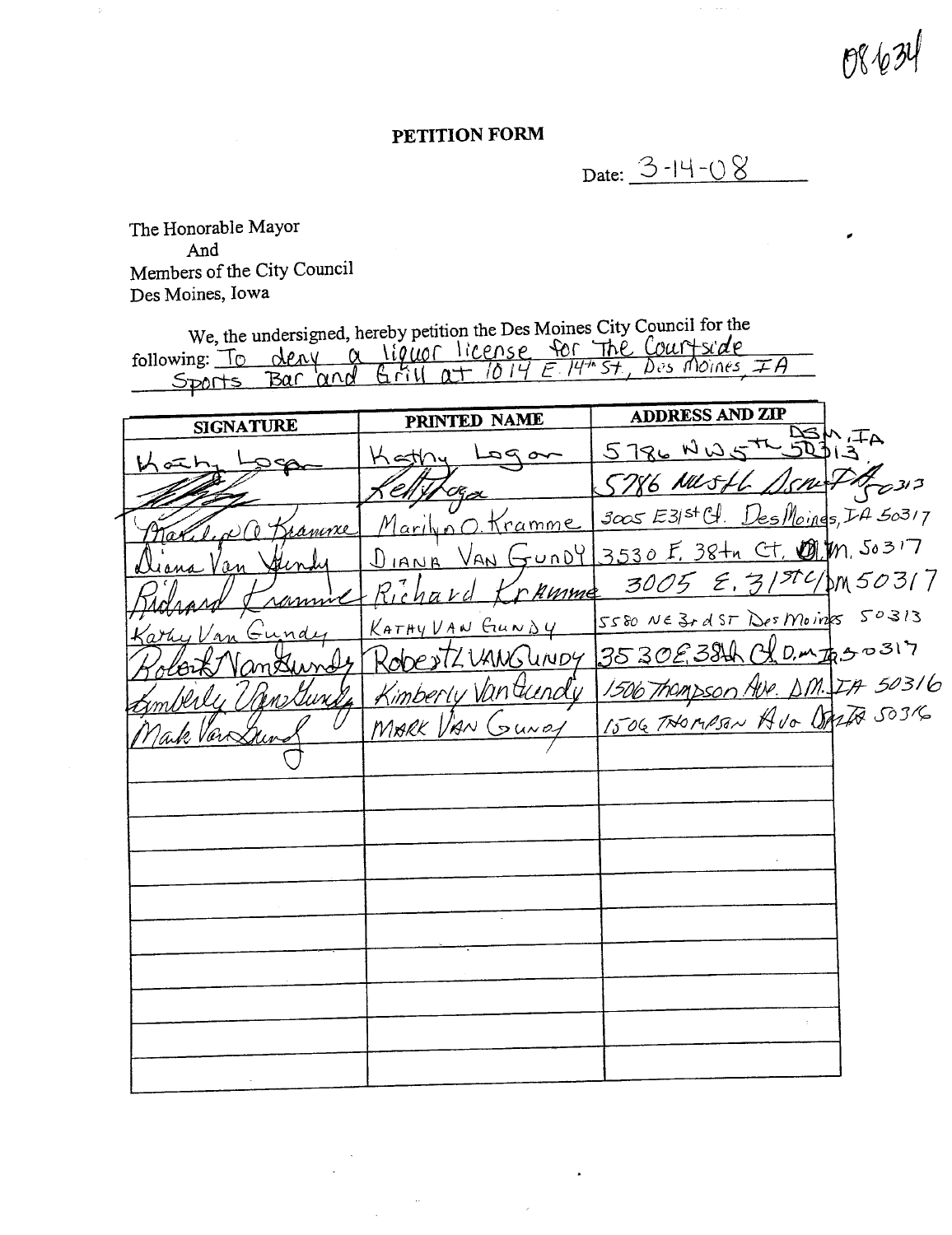## License Application ( )

| 081034 |
|--------|
|--------|

| <b>Applicant</b>            |                                |      |       |
|-----------------------------|--------------------------------|------|-------|
| Name of Applicant:          | Court Side Entertainment. Inc. |      |       |
| Name of Business (DBA):     | Court Side Entertainment       |      |       |
| <b>Address of Premises:</b> | 1014 E 14th St.                |      |       |
| City.                       | County: Polk                   | Zip: | 50316 |
| <b>Business Phone:</b>      | $(515) 554 - 9445$             |      |       |
| <b>Mailing Address:</b>     | 1014 E 14th St.                |      |       |
| City: Des Moines            | State: IA                      | Zip: | 50316 |

## Contact Person

| Name: | Julie White           |                       |  |
|-------|-----------------------|-----------------------|--|
|       | Phone: (515) 554-9445 | <b>Email Address:</b> |  |

## Classification: Class C Liquor License (LC) (Commercial)

Term: 12 months

Effective Date: 11/15/2007

Expiration Date: 01/01/1900

Privileges:

Class C Liquor License (LC) (Commercial) Sundav Sales

## Status of Business

| <b>BusinessType:</b>        | <u>Privately Held Corporation</u> |                                 |
|-----------------------------|-----------------------------------|---------------------------------|
| <b>Corporate ID Number:</b> | 346742                            | Federal Employer ID # 421741484 |
|                             |                                   |                                 |

## **Ownership**

| Julie White               |                  |                   |
|---------------------------|------------------|-------------------|
| First Name: Julie         | Last Name: White |                   |
| City: West Des Moines     | State:           | <b>Zip: 50265</b> |
| <b>Position President</b> |                  |                   |
| % of Ownership 100.00 %   | U.S. Citizen     |                   |

## Insurance Company Information

| Founders Insurance Company<br>Insurance Company: |                                         |
|--------------------------------------------------|-----------------------------------------|
| <b>Policy Effective Date:</b>                    | <b>Policy Expiration Date:</b>          |
| <b>Bond Effective Continuously:</b>              | Dram Cancel Date:                       |
| <b>Outdoor Service Effective Date:</b>           | <b>Outdoor Service Expiration Date:</b> |
| <b>Temp Transfer Effective Date:</b>             | <b>Temp Transfer Expiration Date:</b>   |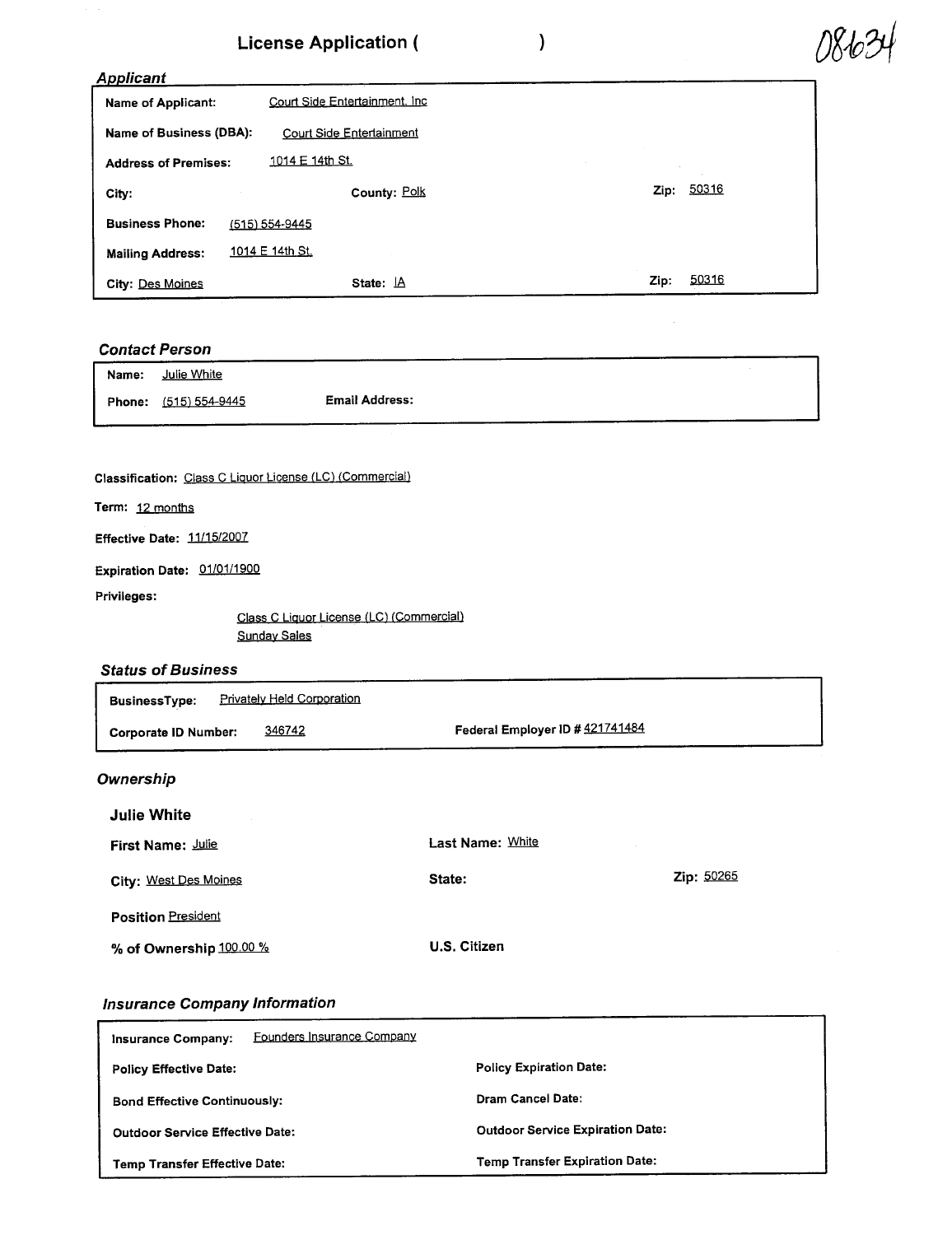|                                                            |                                                                   |                                                                                                                                                                                                                                                                                                                                                                                                                                                                                                 | vv     |
|------------------------------------------------------------|-------------------------------------------------------------------|-------------------------------------------------------------------------------------------------------------------------------------------------------------------------------------------------------------------------------------------------------------------------------------------------------------------------------------------------------------------------------------------------------------------------------------------------------------------------------------------------|--------|
| Home<br>Contact Us<br>Logoff                               | State of Iowa<br><b>ARBOROLIC BEVERAGES</b><br>ASION              |                                                                                                                                                                                                                                                                                                                                                                                                                                                                                                 |        |
| <b>License Search</b><br>Help                              | On-Demand<br><b>License List</b><br>Reporting                     | <b>Keg Registration</b><br><b>User Profile</b><br>Search                                                                                                                                                                                                                                                                                                                                                                                                                                        |        |
| <b>Privileges</b>                                          | <b>Entertainment, Des Moines</b>                                  | Premises Information LC_V_12507, Court Side                                                                                                                                                                                                                                                                                                                                                                                                                                                     |        |
| ™ License<br>$\geq$ Applicant<br><b>Status Of Business</b> | return to the previous screen.                                    | After completion click on the NEXT link to continue to the next screen, or the BACK link to<br>The navigation links on the top may also be used to move around the application.                                                                                                                                                                                                                                                                                                                 |        |
| <sup>5</sup> Ownership<br>Criminal History                 | Control of<br>premises:                                           |                                                                                                                                                                                                                                                                                                                                                                                                                                                                                                 |        |
| <sup>2</sup> Premises<br><b>General Premises</b>           | Own<br>Lease                                                      |                                                                                                                                                                                                                                                                                                                                                                                                                                                                                                 |        |
| <b>Applicant Signature</b>                                 | Other<br>explain:                                                 | Submit a signed copy of the lease/rental agreement for the license period or                                                                                                                                                                                                                                                                                                                                                                                                                    |        |
| Dram Cert<br>> Local Endorse                               |                                                                   | signed final sales contract or warranty deed to your local authority.<br>Submit a sketch to the Local Authority on 8 1/2 x 11' white paper of the proposed                                                                                                                                                                                                                                                                                                                                      |        |
| $\geq$ History<br>alikuwa matu wa matu wa Tanz             |                                                                   | premises showing all areas under the control or lease of the Applicant. Include all<br>floors where alcoholic beverages will be sold, served, consumed and stored.<br>Indicate all entrances and exits, location of bar, back bar, and bathrooms. Please<br>provide a seperate sketch for each floor. If Applicant has Outdoor Service Area<br>Privilege, please include in the sketch it's relationship to the licensed premises.                                                              |        |
|                                                            |                                                                   | Boat Applicants Only: Submit a sketch to the Local Authority on 8 1/2 x 11' white<br>paper of the proposed premises showing all areas under the control or lease of<br>the Applicant. Include all decks where alcoholic beverages will be sold, served,<br>consumed and stored. Indicate all entrances and exits, location of bar, back bar,<br>bathrooms and where licenses will be displayed. Please provide a seperate<br>sketch for each deck. A seperate sketch is required for each boat. |        |
|                                                            | Premises <b>Alexandria</b><br>type:<br>Local<br><b>Authority:</b> |                                                                                                                                                                                                                                                                                                                                                                                                                                                                                                 |        |
|                                                            | License<br>De Si fotonies<br>City:                                | City Population: 193422                                                                                                                                                                                                                                                                                                                                                                                                                                                                         |        |
|                                                            | License <sub>Polk</sub><br>County:                                | County Population: 374605                                                                                                                                                                                                                                                                                                                                                                                                                                                                       |        |
|                                                            | Dram<br>naka ing pikaba Congress<br>Shop:                         |                                                                                                                                                                                                                                                                                                                                                                                                                                                                                                 |        |
|                                                            | iki Prev                                                          |                                                                                                                                                                                                                                                                                                                                                                                                                                                                                                 | Next 3 |
| Phone: (866) 469-2223<br>FAX: (515) 281-7375               | 그분동 동물품이 나는 사람인 그들은 그 마을을 올랐다.                                    | <b>Terms of Service</b><br>Privacy Policy                                                                                                                                                                                                                                                                                                                                                                                                                                                       |        |
|                                                            |                                                                   |                                                                                                                                                                                                                                                                                                                                                                                                                                                                                                 |        |

 $\hat{\phi}$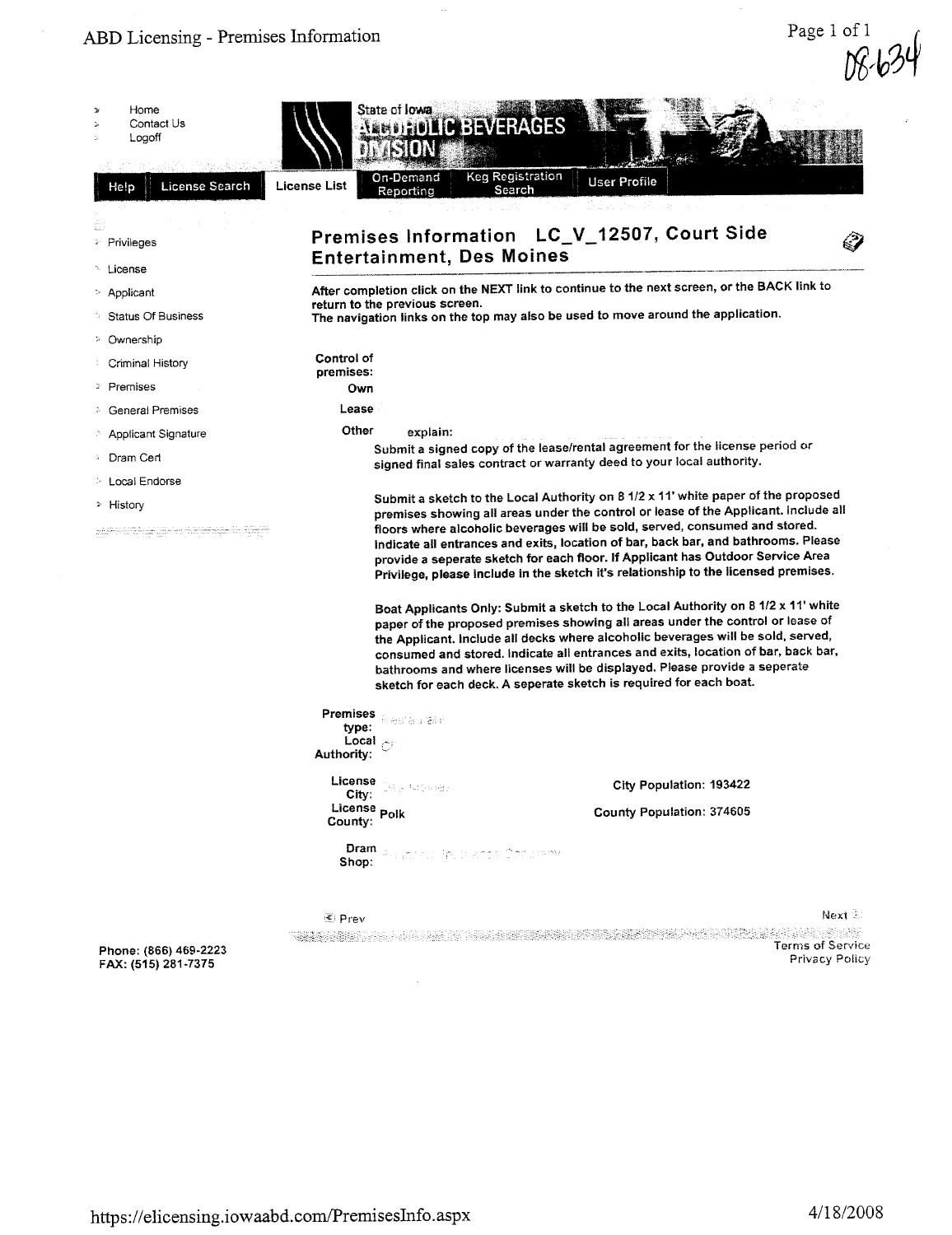

4 1090000091.0H\13:\$f.12\\$3:\$f YOOS 82 100(HOM)

FROM News Insurance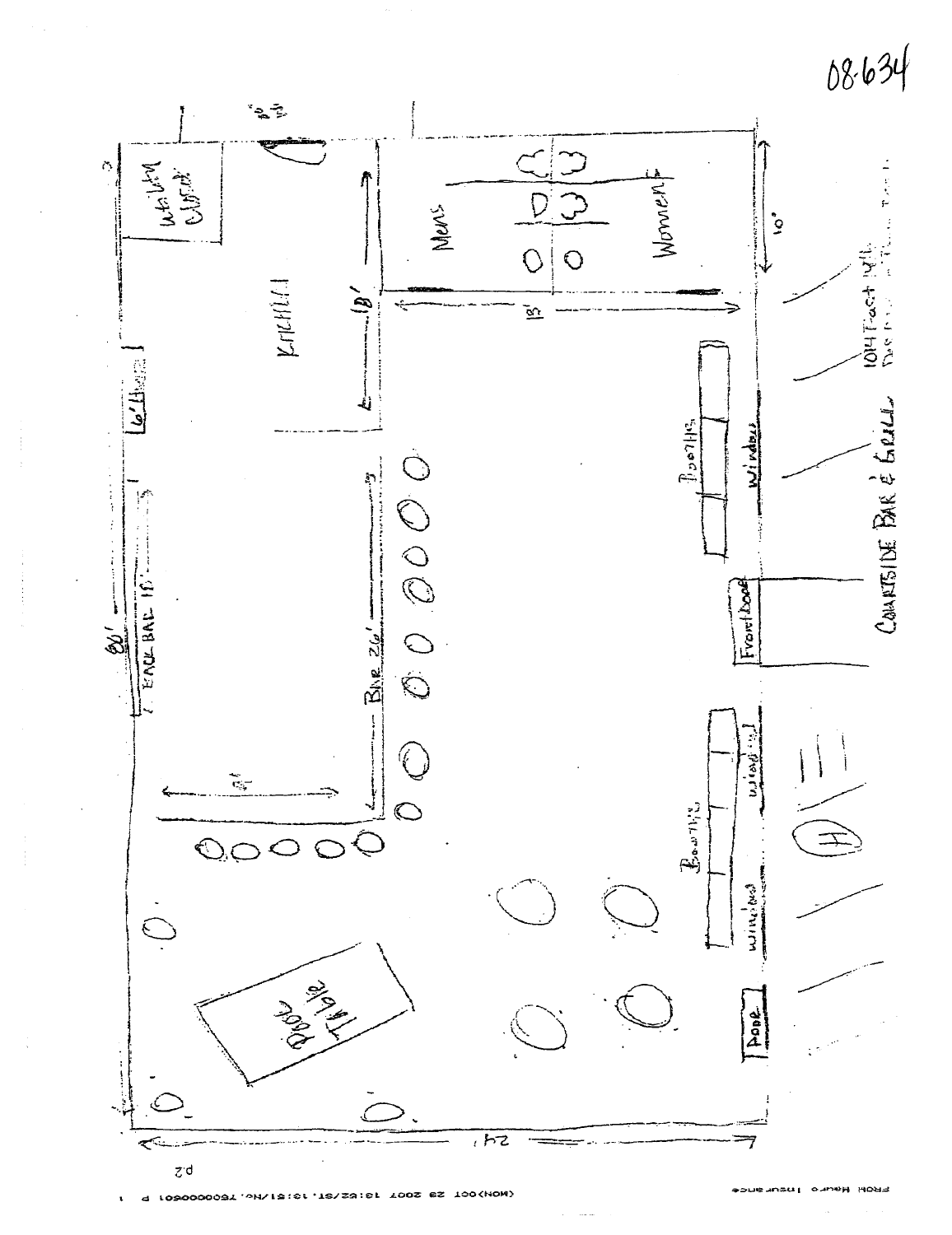Page 1 of  $U U' U U'$ 

## Rauh, Diane I.

| From: | services@mycityhall.net                                            |
|-------|--------------------------------------------------------------------|
| Sent: | Thursday, April 17, 2008 7:33 PM                                   |
| To:   | Rauh, Diane I.                                                     |
| Cc:   | gumby123490@msn.com                                                |
|       | <b>Subject: Registration Form to Speak at City Council Meeting</b> |

## Registration Form to Speak at City Council Meeting.

To: The Honorable Mayor and Members of the City Council City of Des Moines, IA C/O City Clerk

I/We Amy Knudsen, hereby request permission to speak at the Des Moines City Council meeting of Enter City Council Meeting Date, , regarding I am requesting to speak in opposition of Agenda item #5 consideration of application of Class C liquor license for Courtside Bar and grill.

Name: Amy Knudsen

Address: 1501 E. Court Ave.

**Daytime Phone:**  $515 - 556 - 5738$ 

Your Email: gumby123490@msn.com

## Procedural Rules of Des Moines City Council:

Part III. Agenda

Rule 16. Citizen Agenda Requests.

Any citizen may request the right to have an item placed on the Agenda (including a request to speak) by filing such request in wrting with the City Clerk prior to noon on the Wednesday preceding the Council meetin.

## Part V. Citizen Participation

Rule 27. Citizen's Right to Address CounciL.

Persons other than Council Members shall be permitted to address the Council only upon specific Agenda Items.

Rule 28. Maner of Addressing CounciL.

A person desiring to address the Council shall step to the podium, state his or her name, address, and group affiliation (if any) and speak clearly into the microphone.

Rule 29. Time Limit on Citizen's Remarks.

Citizens shall be limited to five minutes soeaking time per item, unless additional time is granted by the presiding officer. Total citizen input on any subject under Council consideration can be limited to a fixed period by the presiding officer. A majority vote of the Council may extend the time limitations of this rule.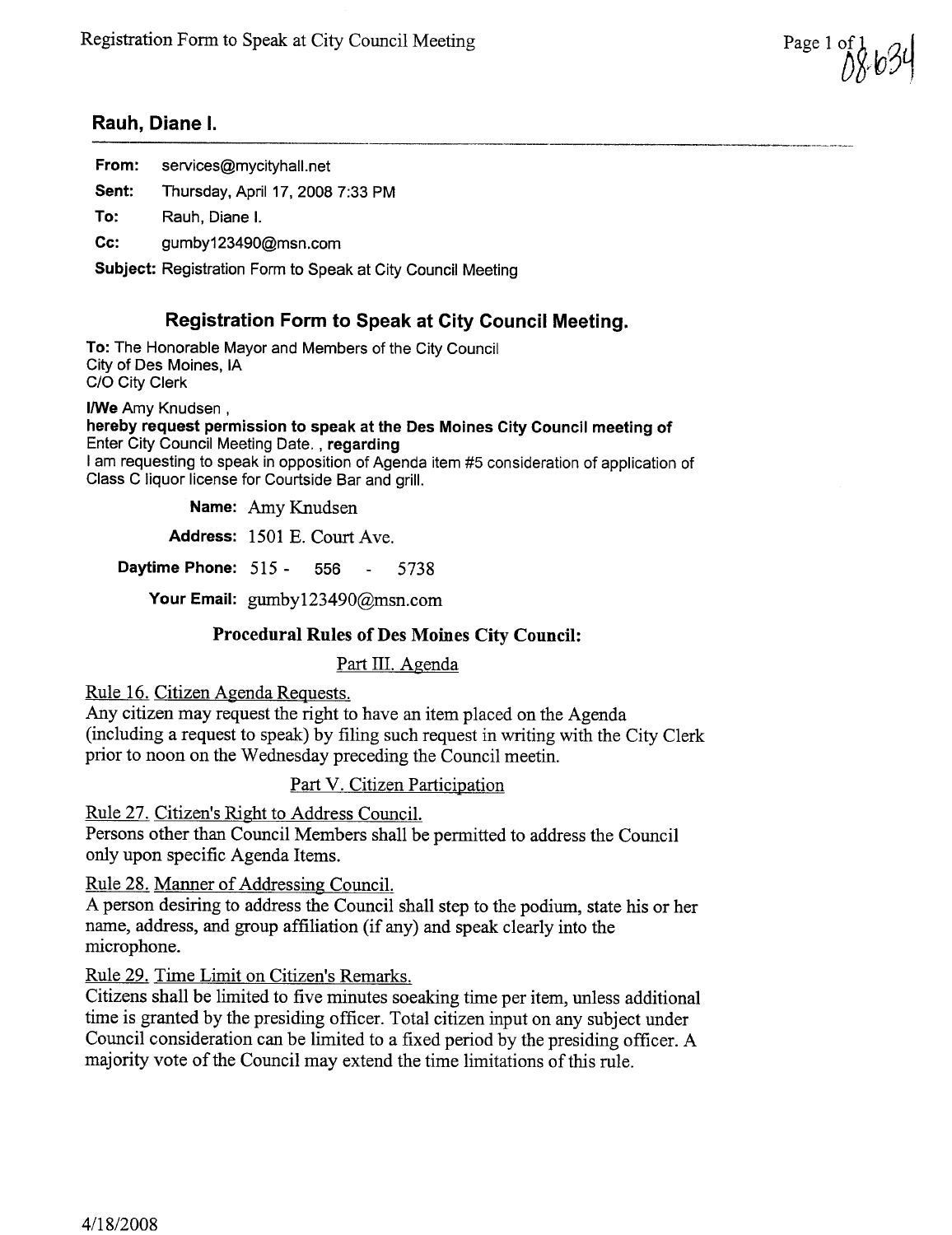## Rauh, Diane i.

| From: | services@mycityhall.net |
|-------|-------------------------|
|-------|-------------------------|

Sent: Sunday, April 20, 2008 10:05 PM

To: Rauh, Diane i.

Cc: kimvg@mchsi.com

Subject: Registration Form to Speak at City Council Meeting

## Registration Form to Speak at City Council Meeting.

To: The Honorable Mayor and Members of the City Council City of Des Moines, IA C/O City Clerk

I/We Kimberly Van Gundy, hereby request permission to speak at the Des Moines City Council meeting of Monday, April 21,2008 , regarding Type information regarding your topic. I would like to speak against the Courtside Bar and Gril being granted a Class C Liquor License, Item #5 on the agenda.

Name: Kimberly Van Gundy

Address: 1506 Thompson Avenue

Daytime Phone:  $515 - 577 - 1767$ 

Your Email:  $\lim_{x \to \infty} \log(a)$ mchsi.com

## Procedural Rules of Des Moines City Council:

Part III. Agenda

Rule 16. Citizen Agenda Requests.

Any citizen may request the right to have an item placed on the Agenda (including a request to speak) by filing such request in wrting with the City Clerk prior to noon on the Wednesday preceding the Council meetin.

Part V. Citizen Participation

Rule 27. Citizen's Right to Address CounciL.

Persons other than Council Members shall be permitted to address the Council only upon specific Agenda Items.

Rule 28. Manner of Addressing CounciL.

A person desiring to address the Council shall step to the podium, state his or her name, address, and group affliation (if any) and speak clearly into the microphone.

Rule 29. Time Limit on Citizen's Remarks.

Citizens shall be limited to five minutes soeaking time per item, unless additional time is granted by the presiding officer. Total citizen input on any subject under Council consideration can be limited to a fixed period by the presiding officer. A majority vote of the Council may extend the time limitations of this rule.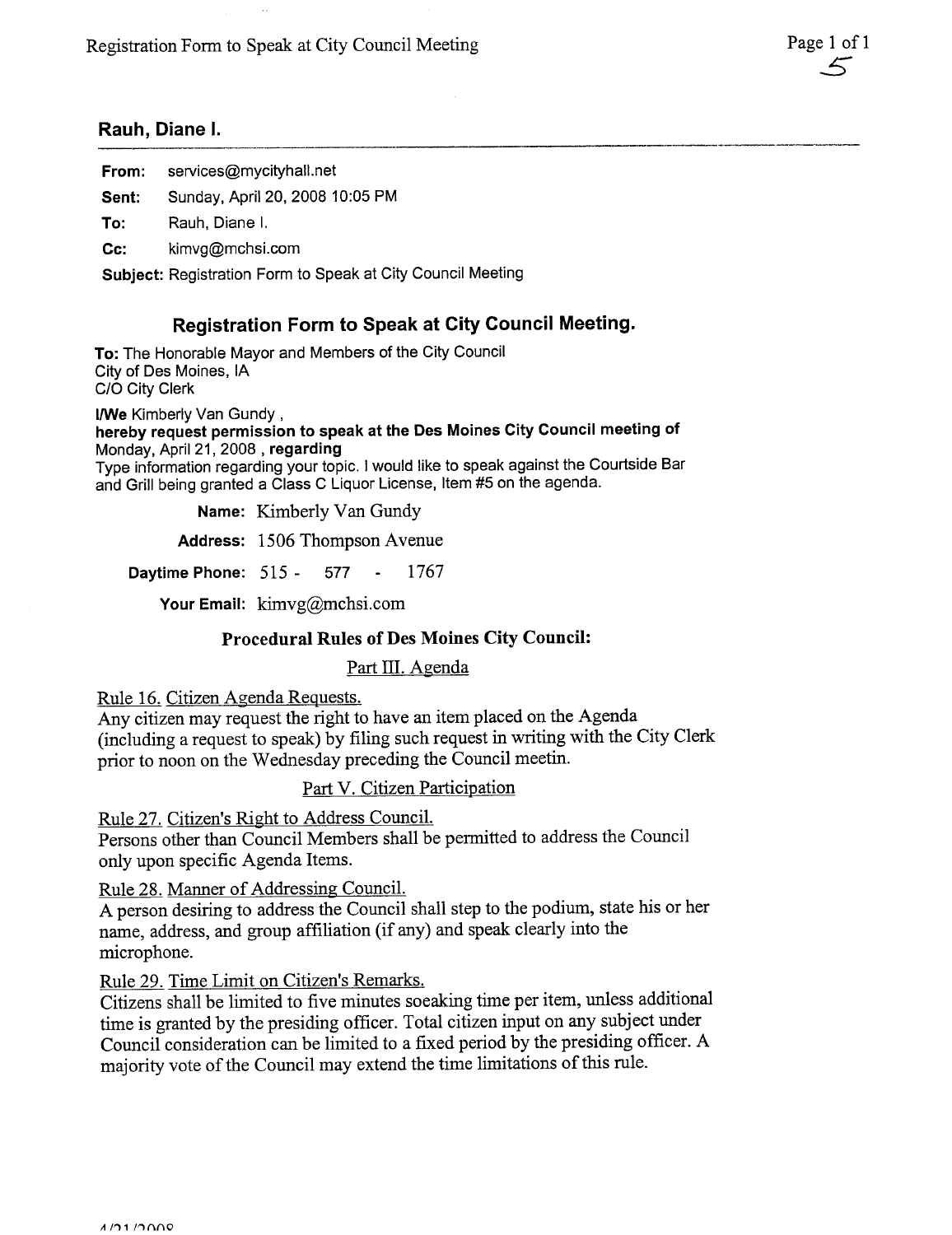1014 East 14th Street • Des Moines, IA 50316 • 265-4555 Sports Bar & Gr

 $\ddot{\phantom{0}}$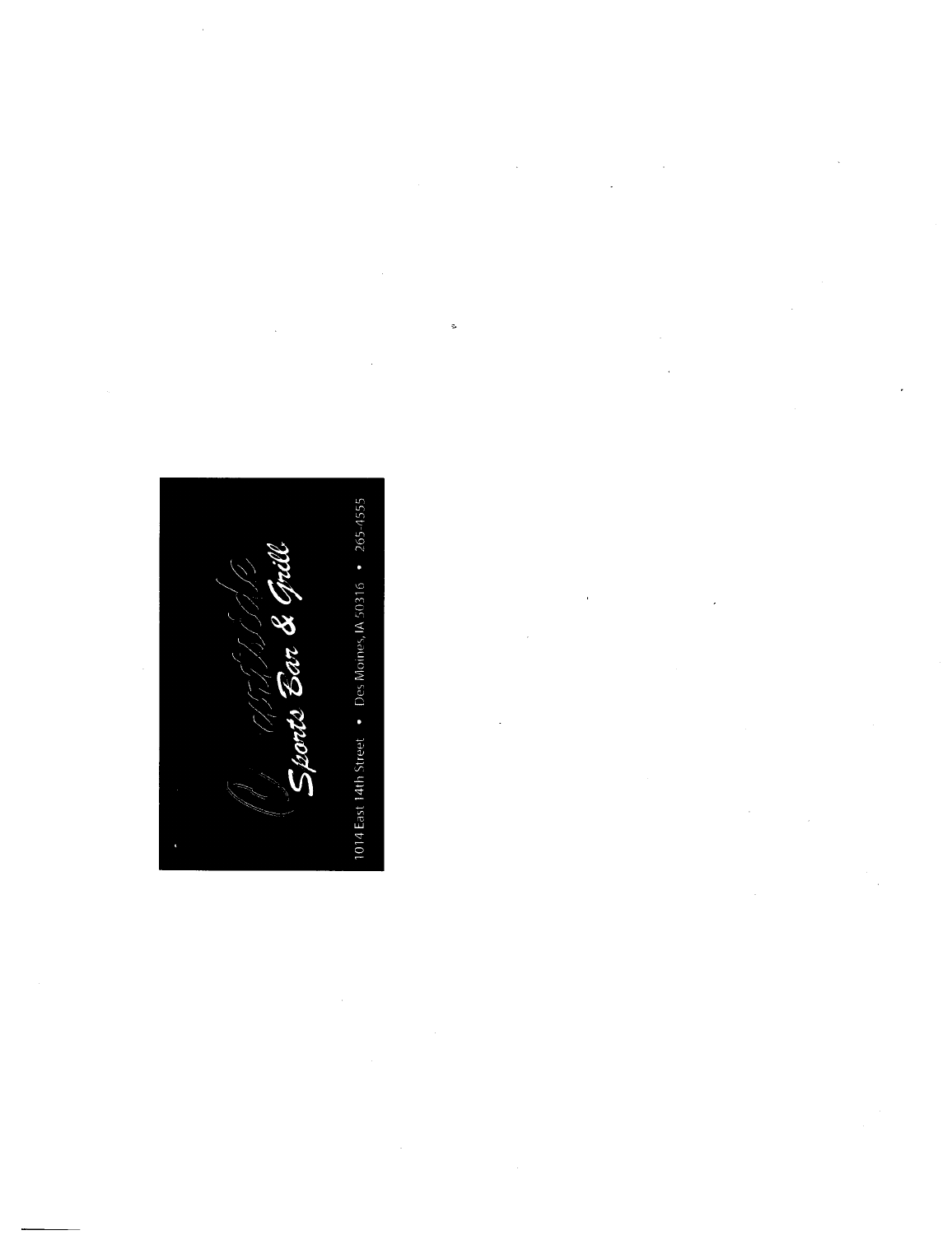

## COURTSIDE SPORTS BAR & GRILL 08. REMODEL & ADDITION

1014 East 14th Street Des Moines, Iowa 50316



The improvements and remodel of this building are in excess of \$200,000. After 7 long months of demolition, installing a 3000 gallon grease interceptor, two 1500 pound supporting beams, plumbing, electricity, heating & cooling, concrete, insulation, flooring, drywall, bathrooms, kitchen, walk-in cooler & structural fixtures; this building has passed all inspections and zonig requirements.

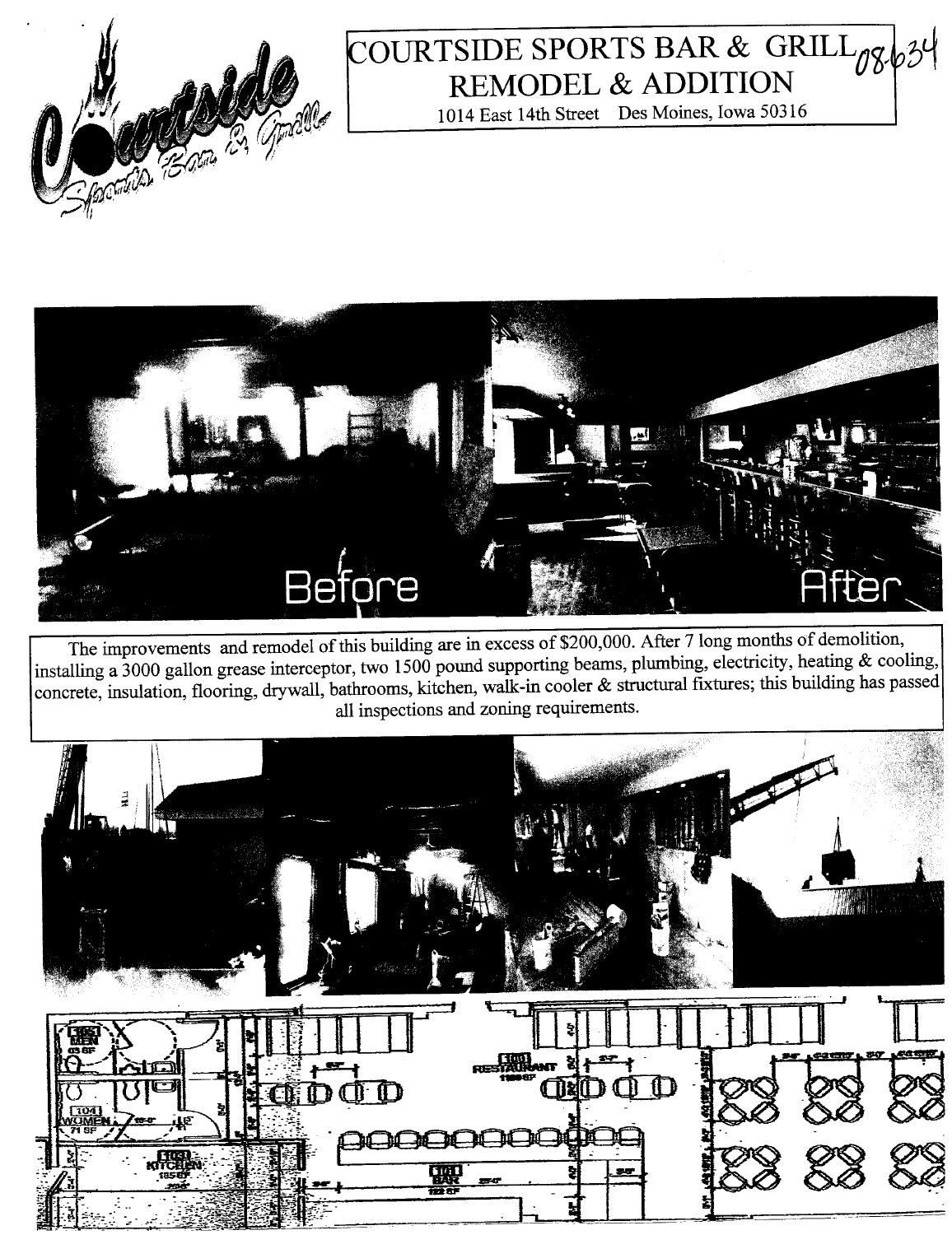

# 1014 East 14th Street 265-4555